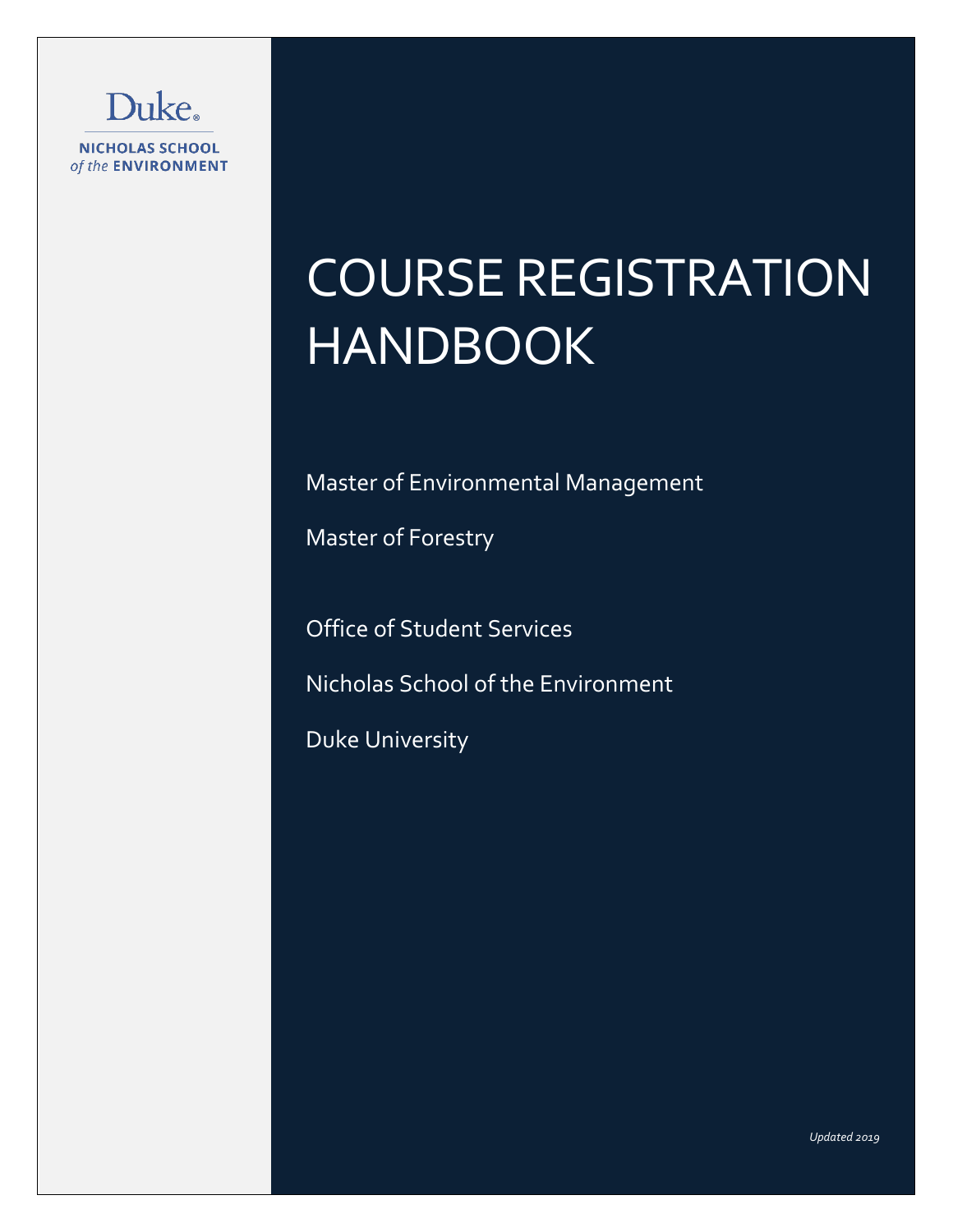| <b>Table of Contents</b>                  |         |             |  |
|-------------------------------------------|---------|-------------|--|
| <b>TOPIC</b>                              |         | <b>PAGE</b> |  |
| <b>I. OVERVIEW OF COURSE REGISTRATION</b> |         |             |  |
| 1.1. DukeHub/Course schedule/Sakai        |         |             |  |
| 1.2. Academic advising                    | 4       |             |  |
| 1.3. Enrollment window                    | 4       |             |  |
| 1.4. Time conflicts                       | 4       |             |  |
| 1.5. Consent to enroll                    |         | 5           |  |
| 1.6. Waive required courses               |         | 5           |  |
| 1.7. Required courses                     |         | 5<br>5      |  |
| 1.8. Course numbering                     | 6       |             |  |
| 1.9. Undergraduate courses                | 6       |             |  |
| 1.10. Diagnostic exams                    | 6       |             |  |
| 1.11. Prerequisite courses                | 6       |             |  |
| 1.12. Program changes                     | 6       |             |  |
| 1.13. Enrollment status                   |         |             |  |
|                                           |         | 7           |  |
| II. PROFESSIONAL SCHOOLS AT DUKE          |         |             |  |
| 2. Other Duke schools                     |         |             |  |
| 2.1. Availability of our courses          |         | 7           |  |
| 2.2. Enrollment steps                     |         | $7 - 8$     |  |
| III. INTER-INSTITUTIONAL COURSES          |         |             |  |
| 3. Policy/Schedules                       |         |             |  |
| 3.1. Inter-institutional enrollment       | 8       |             |  |
| 3.2. View schedules                       | 8       |             |  |
| 3.3. Registration steps                   | 8       |             |  |
| 3.4. Class attributes                     | 8       |             |  |
| 3.5. Drop/Withdraw                        | $8 - 9$ |             |  |
| <b>IV. TYPES OF REGISTRATION</b>          |         |             |  |
| 4. Various types of registration          |         |             |  |
| 4.1. Audit                                |         | 9           |  |
| 4.2. Independent study                    |         | 9           |  |
| 4.3. Overload                             |         | 9           |  |
| 4.4. Pass/Fail                            |         | 9           |  |
| 4.5. Permission number                    |         | 9           |  |
| 4.6. Waitlist                             | 10      |             |  |
| 4.7. Withdraw                             | 10      |             |  |
| <b>V. NICHOLAS SCHOOL RESOURCES</b>       |         |             |  |
| 5. Resources and Contacts                 |         |             |  |
| Dean's Office/Leadership                  | 10      |             |  |
|                                           |         |             |  |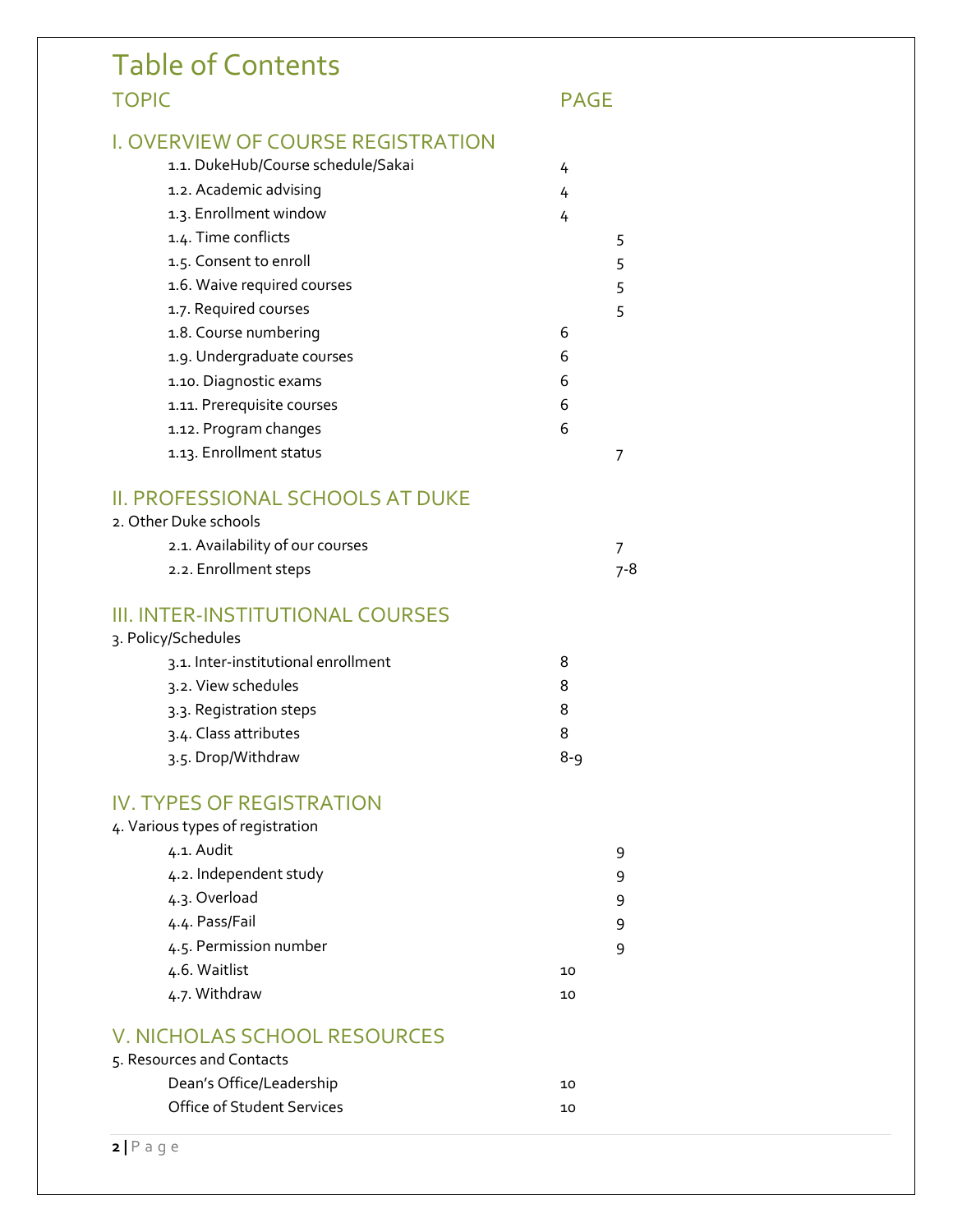| Diversity and Inclusion Actionators        | 11 |
|--------------------------------------------|----|
| Information Technology                     | 11 |
| Duke Forest                                | 11 |
| Duke Marine Lab                            | 11 |
| Office of Development and Alumni Relations | 11 |
| <b>Student Groups</b>                      | 11 |
| Program Chairs/Directors                   | 11 |
| Certificate Programs                       | 11 |
| <b>Faculty Directory</b>                   | 11 |
| <b>Staff Directory</b>                     | 11 |

# VI. DUKE RESOURCES

| 6. Resources and Contacts                          |    |    |
|----------------------------------------------------|----|----|
| Duke University Police Department                  |    | 11 |
| Duke Police Victim Assistance                      |    | 11 |
| Duke Emergency Department                          | 12 |    |
| Dean of Students Office                            | 12 |    |
| <b>Bias Incident Report</b>                        | 12 |    |
| DukeReach                                          | 12 |    |
| Counseling and Psychological Services (CAPS)       | 12 |    |
| <b>Gender Violence Prevention and Intervention</b> | 12 |    |
| Graduate & Professional Student Council            | 12 |    |
| Student Health                                     | 12 |    |
| Duke Student Wellness Center                       | 12 |    |
| Center for Sexual and Gender Diversity             | 12 |    |
| International House                                | 12 |    |
| Visa Services                                      |    | 13 |

# VII. QUICK LINKS

7. Shortcuts 13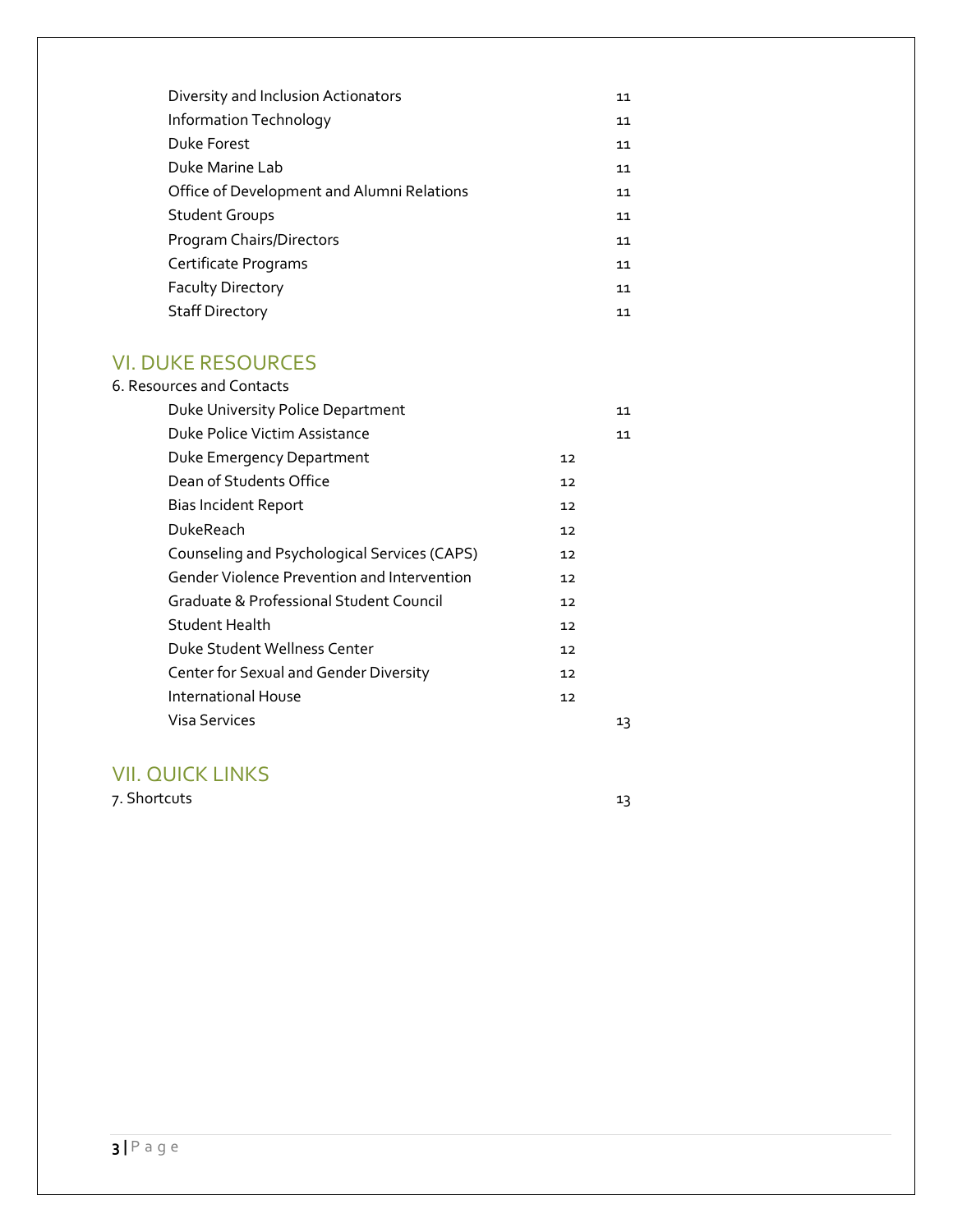# **I. OVERVIEW OF COURSE REGISTRATION**

# **1.1.** *"dukehub, course schedule & sakai"*

The most current Nicholas School course schedule is posted at the advising web pages

[\(https://nicholas.duke.edu/programs/masters/advising\)](https://nicholas.duke.edu/programs/masters/advising) or view the entire university course schedule and descriptions in the **DukeHub** [\(https://dukehub.duke.edu/\)](https://dukehub.duke.edu/).

*The DukeHub is for registering for classes, book bagging, checking grades, and viewing financial info. Remember to keep your contact info up to date.* 

Book bags in the DukeHub open approximately two weeks prior to the start of the pre-registration period. Book bagging does not mean enrolling in the course. It is similar to the shopping cart feature, found in many online shopping sites, where courses students are interested in taking appear together in one place.

**Sakai** [\(https://sakai.duke.edu/\)](https://sakai.duke.edu/) is a flexible, open-source collaboration and learning environment and most likely it will be the platform that you use to upload classroom assignments. Also, Sakai provides space for storing and sharing files, access to the list of course readings and assignments.

# **1.2.** *"academic advising"*

Students are expected to meet with their faculty academic coursework advisor before registering for classes (includes group advising). The academic advisor will assist in planning a proposed program of study using the **course planning worksheet**. Planning worksheets are available at the advising web pages > <https://nicholas.duke.edu/programs/masters> or [https://nicholas.duke.edu/programs/masters/mf.](https://nicholas.duke.edu/programs/masters/mf) Be sure to choose the appropriate incoming year. The course planning worksheet should be updated each semester by the student and the advisor and then submitted to the Office of Student Services when the student is ready to apply to graduate.

Although the advisor will assist the student in setting up their academic plan, **the student is responsible for making sure that requirements for graduation are met**. Therefore, students should make sure that they are always aware of the required courses to complete their degree requirements. Forty-eight credits are required for the MEM and MF degrees. Seventy-two credits are required for the joint MEM/MF concurrent degree program.

# **1.3***. "enrollment window"*

NSOE uses a **tiered registration process** to assure that all students have equal access to classes.

- **New Students:** Prior to orientation, all entering students will be enrolled automatically in ENVIRON 898, Program Area Seminar, which counts as **1 credit** towards semester enrollment. After that, registration occurs in two tiers.
	- o Tier one: enroll in up to **11 credits** for a total of **12 credits**
	- o Tier two: enroll in up to **15 credits**
- **Returning Students:**
	- o Tier one: enroll in up to **12 credits**
	- o Tier two: enroll in up to **15 credits**

**All students:** if **more than 15** total credits are needed, the Course Overload Request form is required with advisor consent [https://nicholas.duke.edu/programs/masters/advising/enrollment-forms\)](https://nicholas.duke.edu/programs/masters/advising/enrollment-forms).

All course changes in the DukeHub must be completed before the **drop/add registration period ends.** This includes requests for inter-institutional enrollment. After the drop/add registration ends **no changes** (including changes to and from audits pass/fail, etc.) are permissible. Students are strongly encouraged to check their course schedule in the DukeHub prior to the end of drop/add registration period so that corrections to any errors can be resolved.

*"All course registration decisions must be finalized by the end of drop/add, which typically ends the first Friday in fall and the fourth Wednesday in spring."*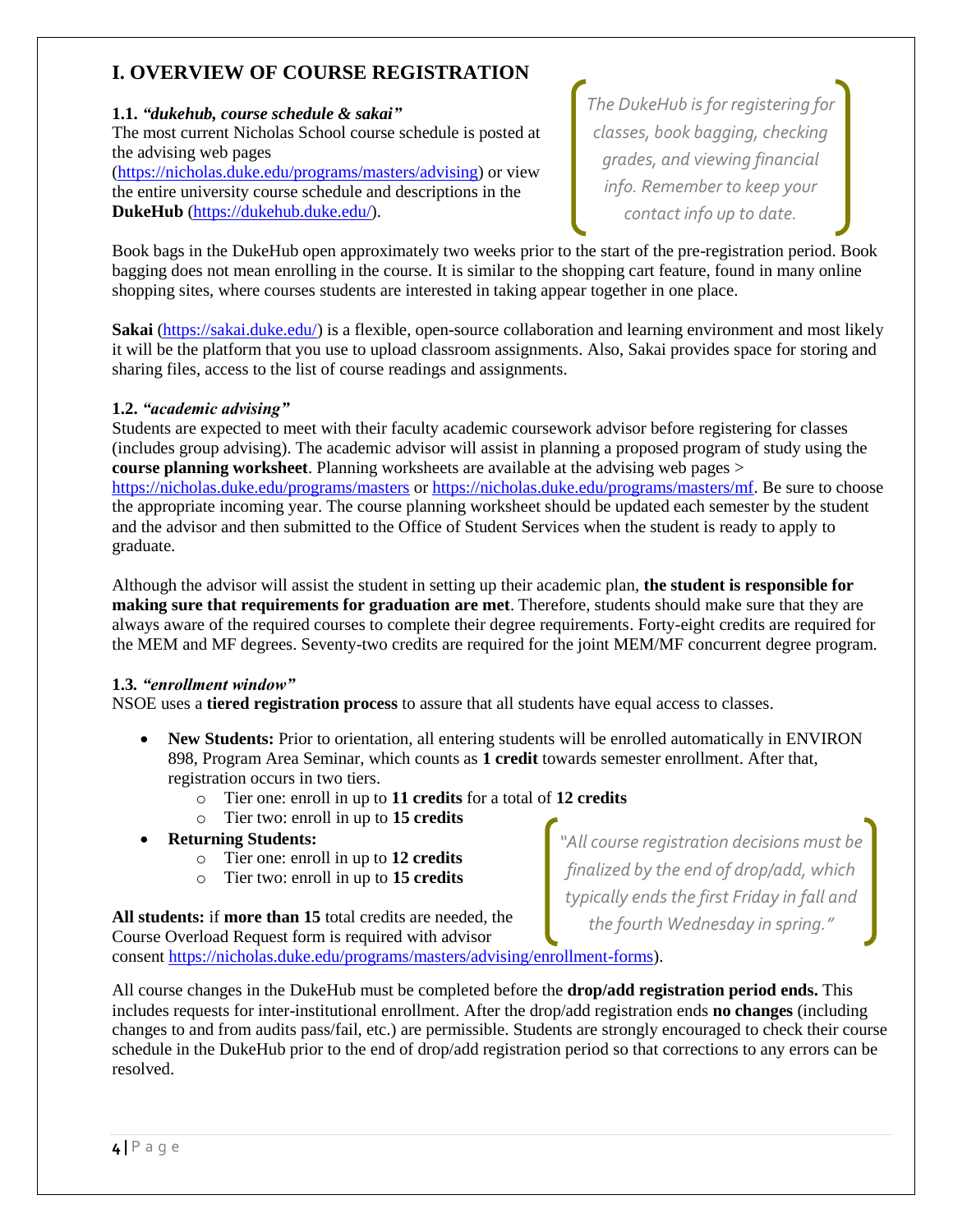## **1.4***. "time conflicts"*

The DukeHub will block attempts to enroll in courses that conflict and display a message about the conflict. Courses with time conflicts can be added to the book bag, but courses with conflicts will be flagged as errors during the validation process. Students can waitlist a class that conflicts with another enrolled class, however enrollment in the waitlisted course will not occur until the time conflict is resolved.

*It is NOT possible to enroll in courses with conflicting meeting patterns, even if the overlap is only one minute, one day per week.*

# **1.5***. "consent to enroll"*

In order to enroll in a course requiring instructor consent to enroll, the student must obtain a permission number from the instructor. If there are any exceptions, they will be shared in the course registration announcements circulated by the NSOE registrar.

## **1.6***. "waive required courses"*

Students who believe they have already taken a course that covers the material in a course that is required for their program area, should take documentation (syllabus, course description, text book, etc.) to the instructor. If they concur, it is then up to your program whether or not to require you to take a more advanced course in the same area (in any case, you would not receive any Duke credit for a waived requirement). Write a note stating by what means you have already fulfilled the requirement and stating any program requirements for a more advanced course, have it signed by the required course instructor and your advisor, and place copies of this note in your advising files with your advisor and with the Student Services office. Refer to this note when filling out your program advising worksheet to show that you have satisfied the requirement. If you don't get a waiver but have a schedule conflict with a required course, there may be an acceptable substitute, with permission of your program chair.

#### **1.7** *"required courses"*

**ENVIRON 896 Professional Communications (0.5 credit).** All first year students must take Professional Communications in their first fall semester. ENV 896 is a graduation requirement. First year students will take ENVIRON 897 in their second fall semester. Students pursuing the dual MBA and MPP degrees may waive this requirement; however, students pursuing the Div/MTS, Engineering, LAW and other dual degrees are required to take ENVIRON 896.

**ENVIRON 897 Writing a Master's Project (0.5 credit).** All second year/continuing students must take Writing a Master's Project in their second fall semester; this includes second year/continuing students at the Duke Marine Lab. ENV 897 is a graduation requirement. Students pursuing the dual MBA and MPP degrees may waive this requirement; however, students pursuing the Div/MTS, Engineering, LAW and other dual degrees are required to take ENVIRON 897.

**ENVIRON 898 Program Area Seminar (1 credit).** All students are required to register for the program area seminar ENVIRON 898 every semester. Although the course counts in the number of credits the student is enrolled in each term, students will earn only ONE credit towards their degree even though registration occurs in multiple semesters.

**ENVIRON 899 Master's Project (4-6 credits).** Second year/continuing students must register for at least 4 but not more than 6 credits under their MP advisor's section of ENVIRON 899. Students in Group Master's Projects should be enrolled in the same section of ENVIRON 899. MP credits can either be spread across two semesters (i.e. fall AND spring) or taken all in one semester (i.e. fall OR spring). See your MP advisor for permission numbers to enroll and to determine the appropriate number of credits by semester.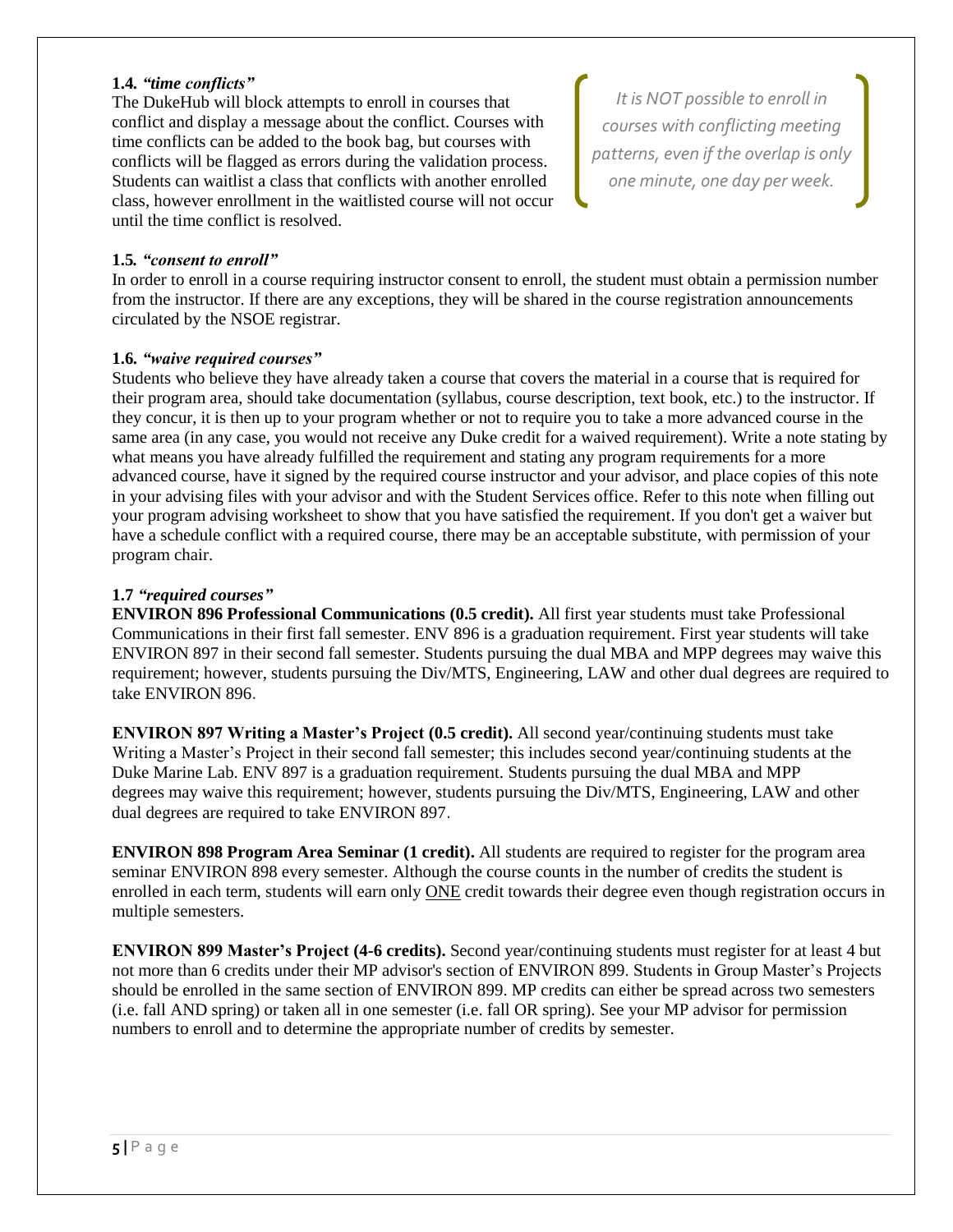### **1.8.** *"course numbering"*

 - **100-499 range** undergraduate courses and while graduate/professional students may take courses in this range, they **cannot** be counted towards their MEM and MF degree requirements

 - **500-699 range** graduate/professional courses; upper level undergraduates may enroll

- **700-899** open only to graduate and professional students

- **900 range** grad/prof only and reserved for the Duke Environmental

Leadership Program. Mode of instruction is online. Fall courses are open to DEL-MEMs only; limited options available in the spring [\(https://nicholas.duke.edu/programs/masters/mem-online\)](https://nicholas.duke.edu/programs/masters/mem-online).

## **1.9.** *"undergraduate courses"*

*Undergraduate courses are tallied in units and 1 unit =3 credits for grad/prof students. Therefore, when students enroll in a 1 unit undergrad course, the DukeHub will automatically change the value from* 

*1 to 3 credits.*

# Courses below the 500-level may not be applied toward the required credits needed for a masters/graduate degree. With the approval of their department, graduate students may enroll in lower-level courses as a course overload, but these courses will not count toward any graduation requirement and do not count towards the required needed to demonstrate full-time enrollment status.

## **1.10.** *"diagnostic exams"*

Diagnostic tests in calculus and statistics will be administered for all new students. Students are strongly encouraged to review the key topics in calculus and statistics prior to matriculation. Only students who have successfully completed prerequisite-level courses in calculus

and statistics may take the diagnostic exams. Successful grades on prerequisite level courses and diagnostic exams will allow students to enroll in graduate level courses (ENV 710, Applied Data Analysis and ENV 520, Resource and Env Economics) requiring calculus and statistics as prerequisites. Those students with low scores relative to their peers will be required to engage in self-study or take remedial coursework prior to diagnostic retesting and preparation for enrollment into various ENVIRON classes with statistics and/or calculus as prerequisites. If the student is not prepared to take the diagnostic exams at the start of first year, there will be an opportunity to take the exams on pre-determined make-up dates.

## **1.11***. "prerequisite courses"*

Courses taken after matriculation to satisfy prerequisites do not count towards the credits required for the MEM or MF degree. A prerequisite course must be taken for college credit, at an accredited college/university and a minimum grade of B- earned in the first year of enrollment. Upon completion, the student must send an official transcript to the Office of Student Services. Students who fail to meet the required prerequisites by the end of the first year of study are at risk of being dismissed from the program.

## **1.12.** *"program change/add"*

Students may request a change to their program area of study up until the end of the first year of enrollment by submitting the Program Change Request form [\(https://nicholas.duke.edu/programs/masters/advising/enrollment](https://nicholas.duke.edu/programs/masters/advising/enrollment-forms)[forms\)](https://nicholas.duke.edu/programs/masters/advising/enrollment-forms). Students are encouraged to highlight academic and career benefits for the change in their program area. Be sure to refer to the list of required and recommended program prerequisites for the new program area [\(https://nicholas.duke.edu/programs/masters/statement-prerequisite-coursework\)](https://nicholas.duke.edu/programs/masters/statement-prerequisite-coursework); priority will be granted to those students who have already met the prerequisite requirements for the program area that they seek to move into. Approval or denials are granted by the Program Chair of each concentration. In some but not all cases, a new academic advisor will be assigned to the student. Students interested in adding the Master of Forestry degree to their MEM degree (or vice versa) must follow the same procedures outlined above. Completed requests forms should be returned to the Office of Student Services office for processing.

*Courses below the 500 level cannot be used to count towards the MEM or MF degree.*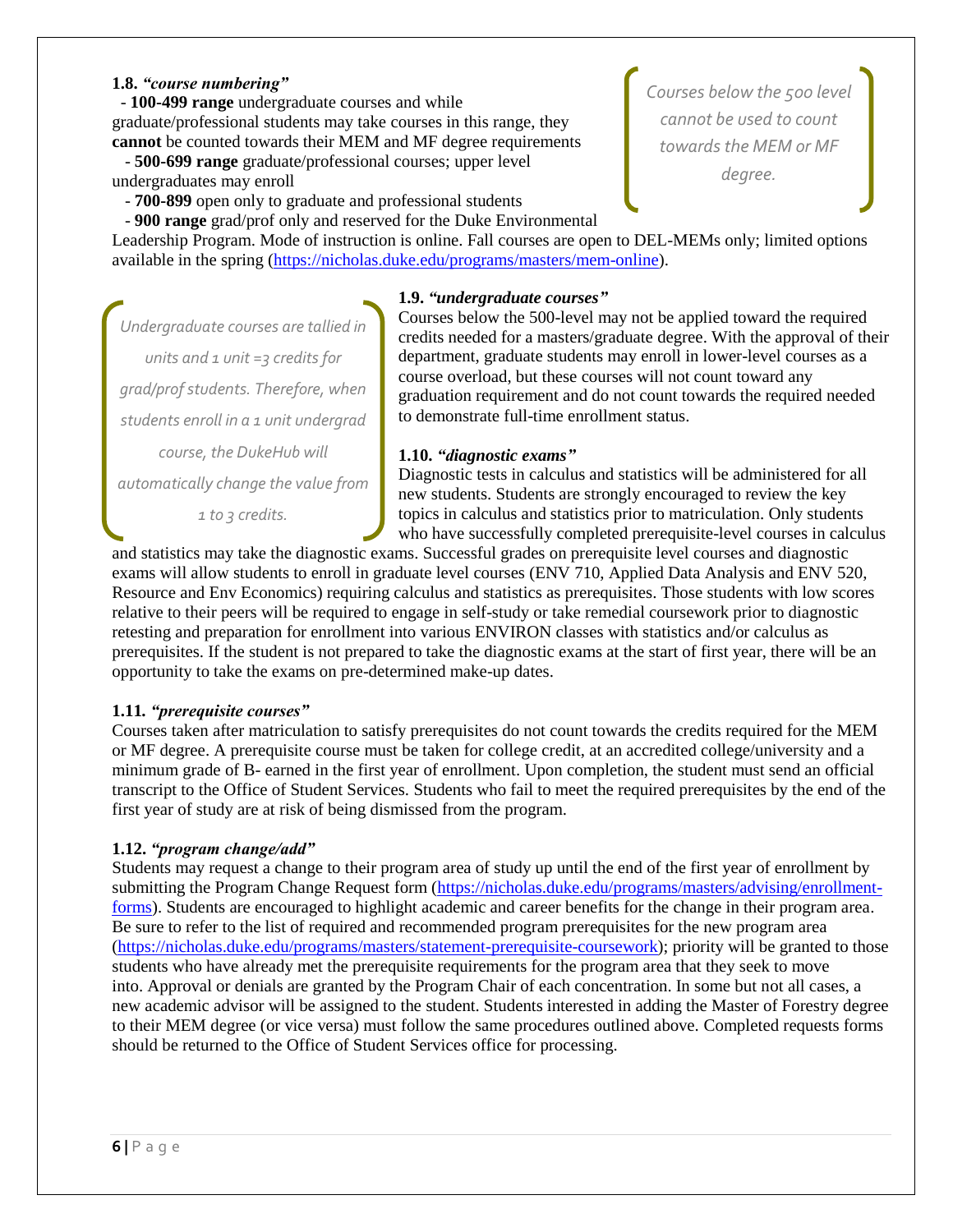# **1.13.** *"enrollment status"*

Nicholas School MEM and MF students pay a flat tuition rate for 4 semesters (3 semesters if you are a concurrent degree student). If, after 4 semesters, the student needs to take additional course work, the student may request permission to be enrolled on a part-time basis and pay the per credit hour rate. The student's faculty advisor and the Education Committee must approve the request. Financial aid awards are based on full-time enrollment; therefore, less than full-time enrollment will result in an adjustment and possible cancellation of funding award(s).

Merit-based financial assistance is available for a maximum of four semesters (three semesters for concurrent degree students). Questions or concerns about enrollment status options should be directed to Cynthia Peters, Assistant Dean, Student Services office. Stop by A101 LSRC or send an email to [nsoe-financialaid@duke.edu.](mailto:nsoe-financialaid@duke.edu)

# **II. PROFESSIONAL SCHOOLS AT DUKE**

# **2.1.** *"availability of courses at other professional schools"*

Registration procedures for the different professional schools/departments at Duke vary by school or department. Please follow the steps in this section to register for courses at the Pratt School of Engineering, Duke Law, Fuqua School of Business and Sanford School of Public Policy. Course registration in most other departments can be done directly in the [DukeHub.](https://dukehub.duke.edu/) See the instructor for additional information as needed.

# **2.2.** *"enrollment steps @ professional schools"*









# **Duke Law School**

-Complete the Law School request form, get instructor consent (if auditing) and submit to the NSOE registrar

# **Pratt School of Engineering**

-Complete the Pratt School request form, get instructor consent and submit to the NSOE registrar

Students requesting to take courses at the Duke Law School and Pratt School of Engineering will be enrolled in classes right before the start of the semester.

*IMPORTANT! To come off of the waitlist at Fuqua, you must have enough available credit and not be enrolled in a course that conflicts.*

*In order to be considered a full-time student, you must be enrolled for at least 9 credit graduate/prof credit hours per semester.* 

It is not uncommon for registration to occur the day before classes begin. Once you submit an enrollment request form, please plan to go to class even if your registration has not been fully processed so that you do not fall behind on assignments.

# **Sanford School of Public Policy**

-No request form, enroll directly in the DukeHub (note some courses are reserved for MPP students only)

# **Fuqua School of Business**

-Specific list of courses available to non-MBAs, complete permission form, get instructor consent and submit to the NSOE registrar

Once the permission form and instructor consent are submitted, the NSOE registrar will submit the student's name and preference directly to Fuqua for review and approval. Upon approval, the student will be placed on the **waitlist.** Once Fuqua students have completed drop/add and if space is available, non-MBAs will automatically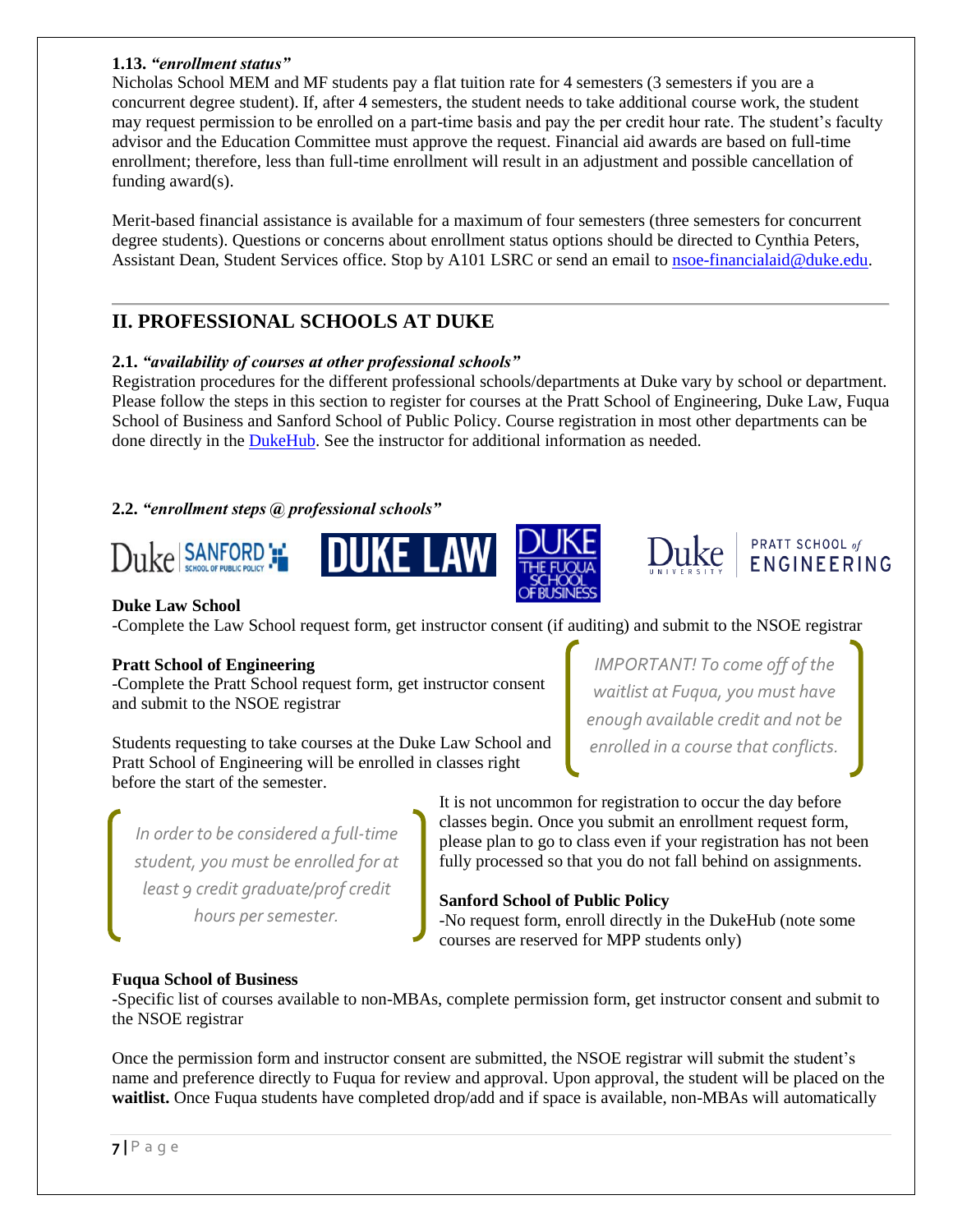enrolled in the course. However, submitting a form is no guarantee of being able to take the course so be sure you have an alternative plan in case you do not get in.

If the student is either lacking sufficient credits or enrolled in any sort of time conflict, the system will to skip the student and move to the next person on the waitlist and the student will not be able to take the desired course. We cannot override the system, even if the overlap is only one minute/one day per week.

*Once you submit an enrollment request form, please plan to go to class even if your registration has not been fully processed so that you do not fall behind on assignments.*

# **III. INTER-INSTITUTIONAL COURSES**

# **3.1.** *"inter-institutional enrollment"*

Registration for courses at the University of North Carolina at Chapel Hill (UNC), North Carolina State University (NCSU) and North Carolina Central University (NCCU) cannot be done through the DukeHub.

View the university's full policy about inter-institutional registration [https://registrar.duke.edu/special](https://registrar.duke.edu/special-registrations/interinstitutional-registration)[registrations/interinstitutional-registration.](https://registrar.duke.edu/special-registrations/interinstitutional-registration)

Course numbering schemes at UNC and NCSU are similar to Duke's but please pay careful attention to the course level to make sure it is at an appropriate graduate level.

# **3.2***. "view course schedules at the links below"*

- NCCU: http://www.nccu.edu/classes/
- NCSU: <https://www.acs.ncsu.edu/php/coursecat/>
- UNC: [http://registrar.unc.edu/courses/schedule](http://registrar.unc.edu/courses/schedule-of-classes/)[of-classes/](http://registrar.unc.edu/courses/schedule-of-classes/)

**3.3.** *"steps required for inter-institutional registration"*

- submit course registration form
	- o <https://nicholas.duke.edu/programs/masters/advising/enrollment-forms>
	- o student's signature required
- academic coursework advisor signature is **not** required
- departmental approval required; see the NSOE Registrar in the Student Services

## **3.4.** *"course attributes"*

Students must refer to the visiting institution's website to determine whether or not a course requires instructor consent to enroll. If instructor consent is required, it must be obtained before the form is submitted and processed. Students may attach the instructor's email giving permission to enroll or the instructor may provide an original signature. **Not all courses will require instructor consent to enroll; in fact, most will not.**

Courses at Duke or through inter-institutional enrollment taken to fulfill a prerequisite do not count towards the credits required for the MEM or MF degrees.

Just because a course gets added by Duke does not guarantee the student space in the class. The student will receive notification directly from the visiting institution to confirm official enrollment in the course. If the student does not receive notification from the school, the student should check with the instructor at the visiting institution to make sure their name appears on the official class roster.

*Courses at NCSU, UNC and NCCU may start before and end after Duke classes. Students enrolled at these institutions should plan to begin earlier or end after classes conclude at Duke.*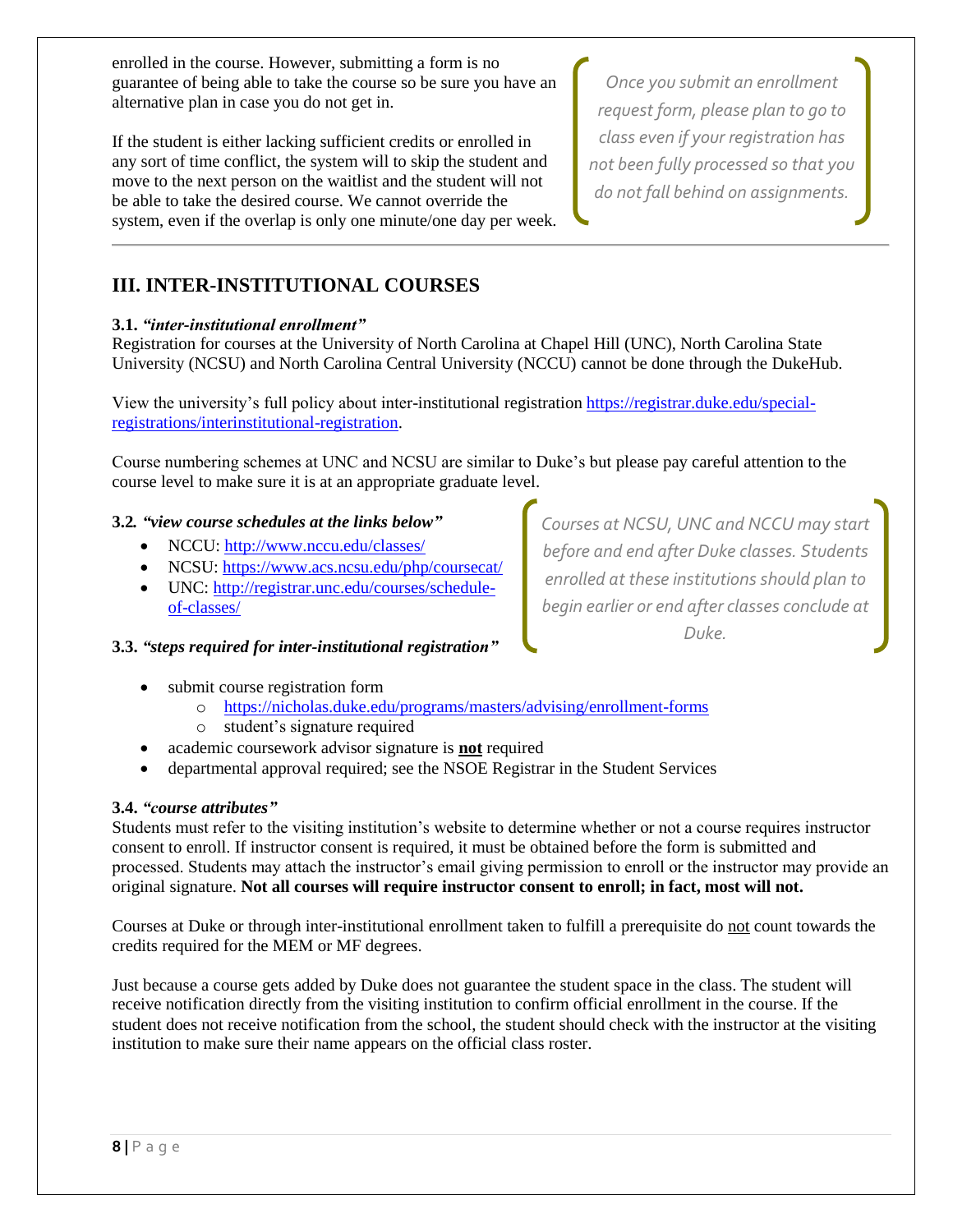### *3.5. "drop the inter-institutional course"*

Students wishing to **drop a course** at UNC, NCSU or NCCU course must first drop the course in the DukeHub then send an email to [registrar@duke.edu](mailto:registrar@duke.edu) indicating the specific course you have dropped and when the course was dropped in the DukeHub so that the registrar can confirm with the other school.

After the drop/add registration period ends at Duke, the only way to discontinue your enrollment in an interinstitutional course is to withdraw. If you wish to withdraw from an inter-institutional course, send an email to [nsoe-registrar@duke.edu.](mailto:nsoe-registrar@duke.edu)

# **IV. VARIOUS TYPES OF REGISTRATION**

# **4.1.** *"audit"*

It is occasionally possible to audit certain classes. Be aware that courses taken on the audit basis cannot be used to count towards the 48 credits required for MEM or MF degree, but the credits count in the total number for which the student is registered. This might necessitate requesting an overload. Audited courses may not be used to fulfill program requirements. In order to audit a course, the instructor must sign the Permission to Audit Request form; an original signature is required. Email consent is not permissible for changes in the grading basis. A student wishing to audit a course should go ahead and sign-up for the course in the DukeHub. Submit completed form to Student Services A108 LSRC or send to [nsoe-registrar@duke.edu.](mailto:nsoe-registrar@duke.edu)

# **4.2.** *"independent study"*

All professional degree students have the opportunity to pursue independent study with individual faculty members. After discussing the potential for an independent study with a faculty member including topic and number of credits, students register to take independent study credit under ENVIRON 593. A permission number is required to register. The student must enter the number of credits agreed upon. The instructor will grade the final product and assign a grade. Next steps: Once you enroll in your independent study course in the DukeHub, submit the Independent Study request form so that we can add the independent study title to your Duke transcript. The title must not exceed 30 characters, including spaces and punctuation.

## **4.3.** *"overload request"*

In order to register for more than 15 credits, the student must obtain approval from their academic coursework advisor and submit the Course Overload Request form. Overload request forms should be submitted to the Student Services office for processing no later than the end of drop/add. Students should allow 1-2 business days for processing.

*Duke's drop/add deadlines apply to inter-institutional enrollment.* 

# **4.4.** *"pass/fail"*

Students wishing to take a graded course on the pass/fail grading basis must discuss their interest with the instructor. If the instructor agrees, the student must submit a Pass/Fail Consent form signed by the instructor; an original signature is required - email consent is not permissible for changes in the grading basis. Be aware that graded courses taken on a pass/fail basis cannot be used to count towards the 48 credit required for MEM or MF degree or toward program requirements. Once the drop/add period is over, the grading basis cannot be changed.

## **4.5.** *"permission numbers"*

Some courses require instructor permission in order to register; see the class attributes section in the DukeHub. In order to enroll in the course, the student must obtain a permission number from the instructor. Some instructors will set deadlines after which a permission number will no longer be valid. Students are encouraged to request a permission number only for those courses they really want to take; then go ahead and register as soon as possible prior to the permission number's expiration date. Permission numbers cannot be reused.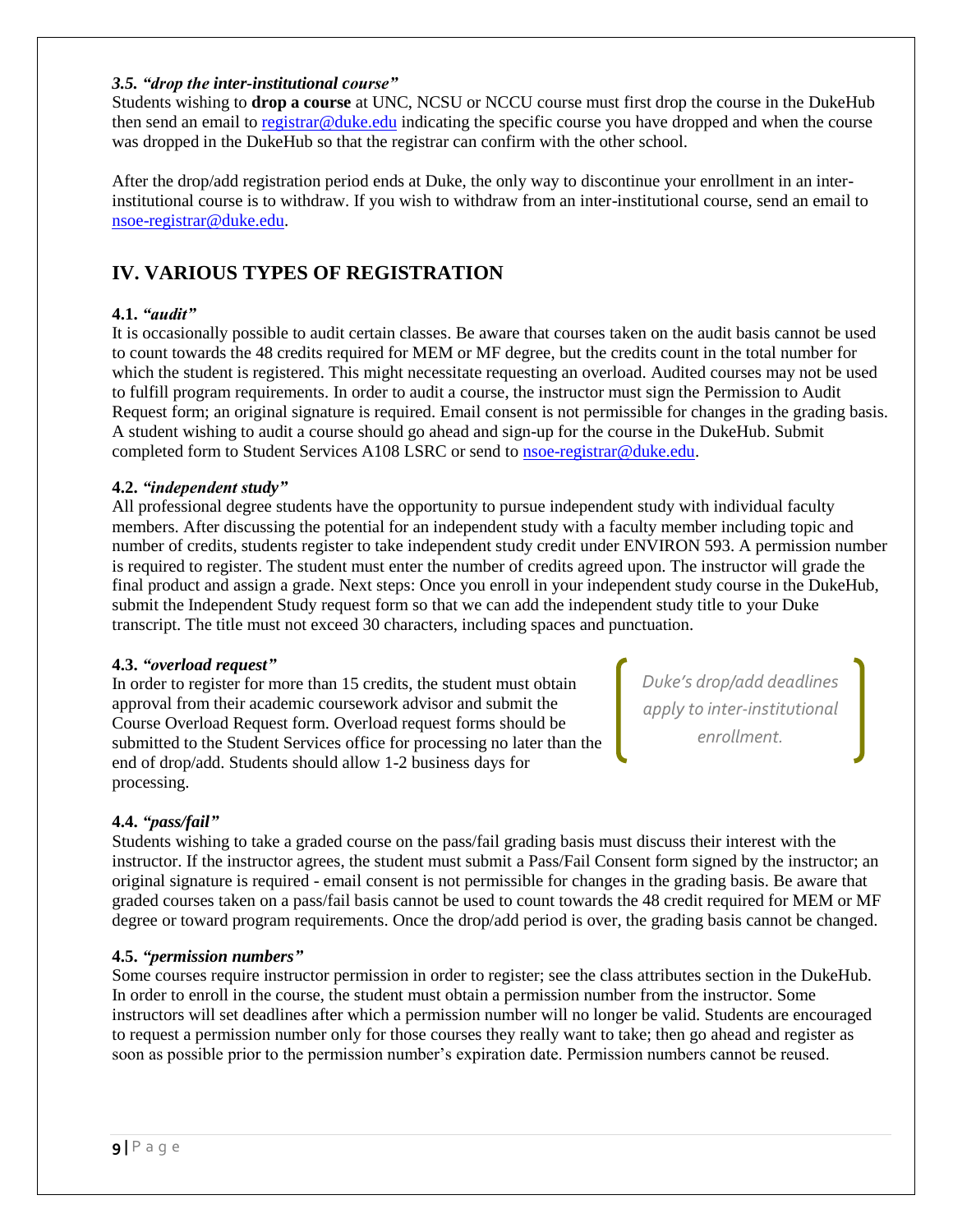## **4.6.** *"waitlist"*

If a class is full, the DukeHub will construct a list of students requesting enrollment in the order in which attempts to enroll in the course are logged. The waitlisted course will count towards the total course registration limit. Students can waitlist a class that conflicts with another enrolled class, however enrollment in the waitlisted course will not occur until the time conflict is resolved. All waitlists with the exception of graduate courses at Fuqua, Law, NSOE and Pratt will be erased at the end of the first week of classes. During the second week of classes, all undergraduate courses below the 500 level will require a permission number. Be advised, being on a waitlist for a class does not guarantee eventual enrollment to the class.

# **4.7.** *"withdraw"*

After drop/add registration ends in the DukeHub, students wishing to discontinue their enrollment in a course may do so only by withdrawing from the course. The student must obtain the instructor's signature on the Course Withdrawal Request form and submit it to the Student Services office for processing. The course will remain on the permanent record and there will be a W in the grade column.

# **V. NICHOLAS SCHOOL RESOURCES & CONTACTS**

# **Dean's Office/Leadership**

Toddi Steelman, Stanback Dean of the Nicholas School

- Martin Doyle, Senior Associate Dean, Academic and University Initiatives and Centers Liaison
- Charlotte Nunez-Wolff, Senior Associate Dean for Admin and Finance
- Deb Gallagher, Associate Dean, Professional Studies and Program Director, Business and Environment
- View contact info for the dean's office/leadership:<https://nicholas.duke.edu/nicholas-school-leadership>

# **Office of Student Services**

Sherri Nevius, Associate Dean

Student Administration

- Cynthia Peters, Assistant Dean and Financial Aid Director
- Erika Lovelace, Registrar and Associate Director of Student Administration and Advising
- Mel Adragna, Program Administrator, Distance Learning and Professional Programs
- Amy Kirkland, Undergraduate Program Coordinator
- Katie Wood, Assistant Director Undergrad and Duke Marine Lab Programs
- Gwendy Womble, Program Coordinator, Duke Marine Lab
- Laura Wood, Program Coordinator
- Danielle Wiggins, Assistant Director, NSOE PhD Programs

Career and Professional Development Center (CPDC) and Executive Education

- Allison Besch, Director, CPDC & Executive Education
- Melissa Hunter, Assistant Director, CPDC
- Nikki Smith, Assistant Director, CPDC
- Laura Lipps, Assistant Director, Executive Education
- Moriah Carleton, Program Specialist, CPDC

## Admissions and Recruitment

- Ben Spain, Associate Director of Enrollment Services
- Park Watson, Assistant Director and CEM Lead
- Julie Moushon, Assistant Director
- Melissa Kotacka, Assistant Director

Administrative Assistants

- Tom Brooks, Staff Assistant
- Mary Beth Magallanes, Staff Assistant
- View contact info for the student services office:<https://nicholas.duke.edu/people/staff/student-services>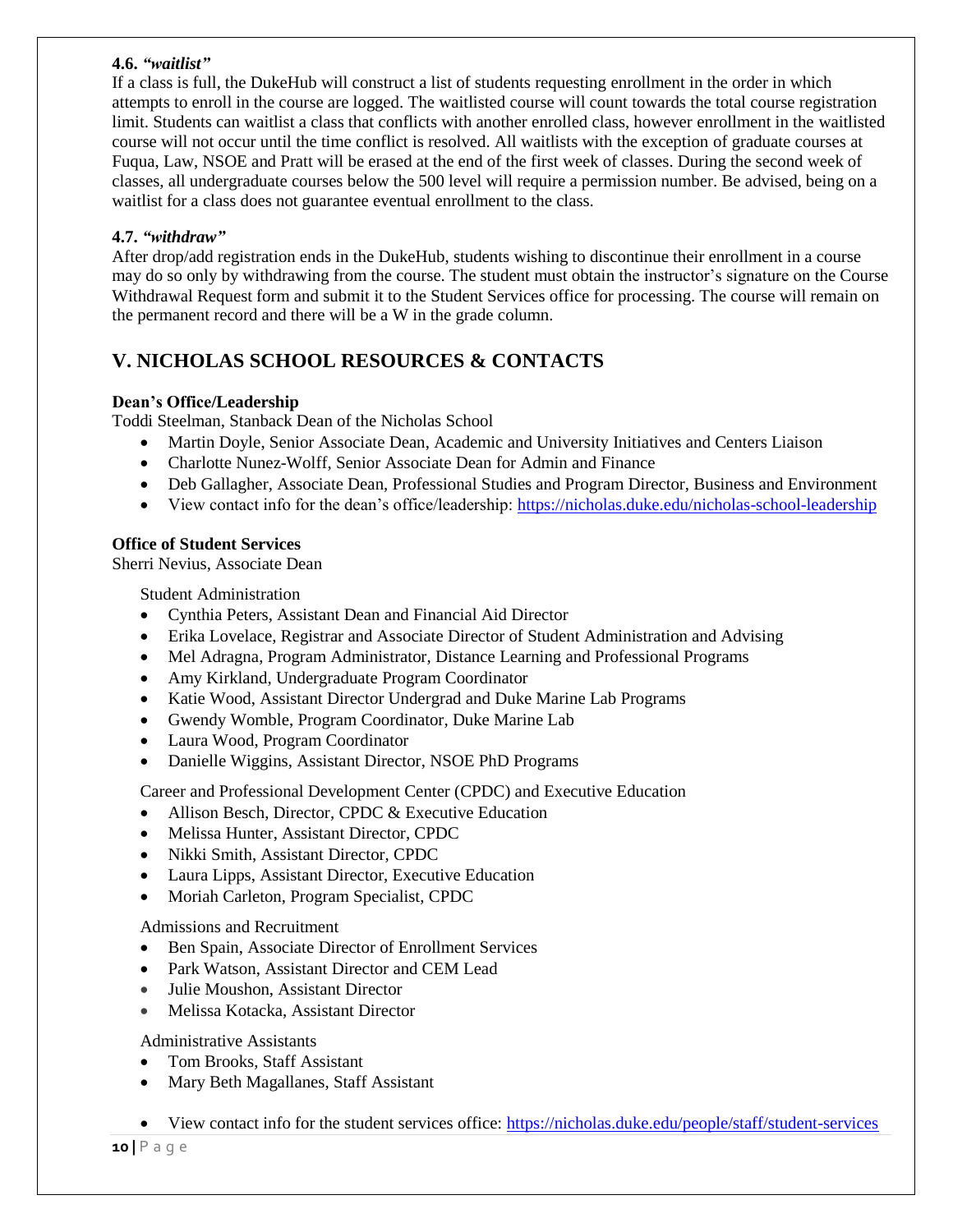## **Diversity and Inclusion Actionators**

Nancy Kelly, President, D&I Actionators

View contact info for the D&I Actionators staff[: https://nicholas.duke.edu/diversity/people](https://nicholas.duke.edu/diversity/people)

## **Information Technology (IT)**

Kevin Smith, Assistant Dean, IT & Facilities Management

- Katheryne Doughty, IT Support Manager (Help Desk Assistance)
- View contact info for the IT staff:<https://nicholas.duke.edu/people/staff/it>
- Get IT assistance: it @nicholas.duke.edu (Durham) and marineit @nicholas.duke.edu (Beaufort)

## **Duke Forest**

Sara Childs, Director

- View contact info for the Duke Forest staff:<https://nicholas.duke.edu/people/staff/dukeforest>
- Visit the Duke Forest:<http://dukeforest.duke.edu/>

## **Duke Marine Lab**

Andy Read, Director, Stephen A. Toth Professor of Marine Biology

Visit the Marine Lab:<https://nicholas.duke.edu/marinelab>

# **Office of Development and Alumni Relations**

Kevin McCarthy, Associate Dean, Development & Alumni

View contact info for the ODAR staff:<https://nicholas.duke.edu/people/staff/odar>

# **Student Groups Lead/Community Leader**

Nancy Kelly, Director of Community Engagement and Events

- Contact the student groups lead: [nkelly@duke.edu](mailto:nkelly@duke.edu)
- Learn more about student groups:<https://nicholas.duke.edu/people/studentgroups>

## **Program Chairs/Directors**

• View contact info for the program chairs/concentration areas: <https://nicholas.duke.edu/sites/default/files/atoms/files/Program-Directors-Chairs.pdf>

## **Certificate Programs**

View contact info for the certificate programs:<https://nicholas.duke.edu/programs/certificate-programs>

## **Faculty Directory**

View contact info for all NSOE faculty[: https://nicholas.duke.edu/people/faculty](https://nicholas.duke.edu/people/faculty)

## **Staff Directory**

View contact info for all NSOE Staff<https://nicholas.duke.edu/people/staff-directory>

# **VI. DUKE UNIVERSITY RESOURCES**

# **Duke University Police Department: Emergency Phone # Call 911**– (https://police.duke.edu/)

**Duke Police Victim Assistance** [\(https://police.duke.edu/report-crime/victim-assistance\)](https://police.duke.edu/report-crime/victim-assistance) – 919-684-2444 DUPD Victim Assistance works to make sure all crime victims get the assistance and information they need, and we are committed to doing our best to help you.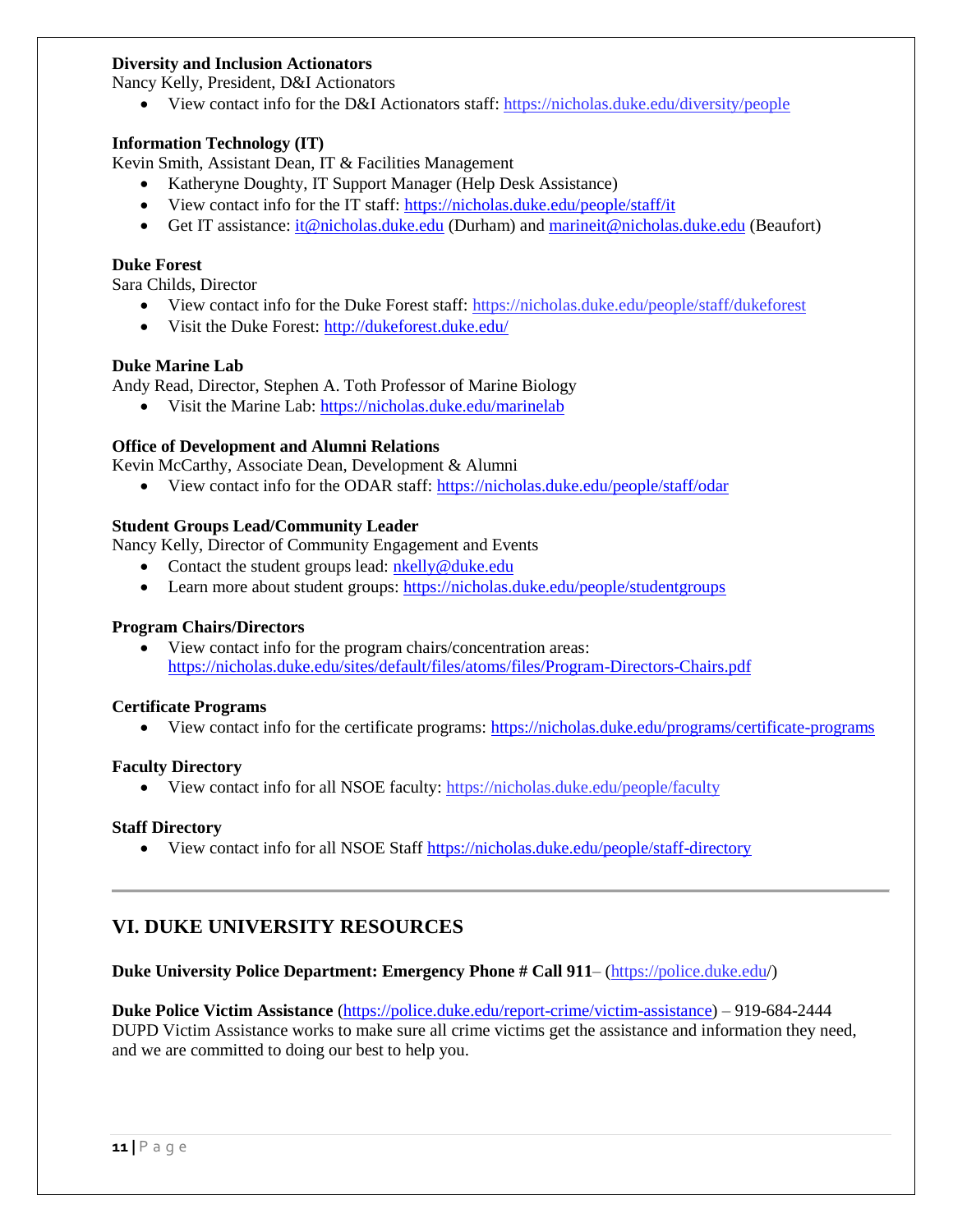**Duke Emergency Department** [\(https://www.dukehealth.org/locations/duke-university-hospital-emergency](https://www.dukehealth.org/locations/duke-university-hospital-emergency-room)[room\)](https://www.dukehealth.org/locations/duke-university-hospital-emergency-room) – 2301 Erwin Road

### **Dean of Students Office** [\(https://studentaffairs.duke.edu/dos\)](https://studentaffairs.duke.edu/dos) – 919-668-3853

**Bias Incident Report Form** (https://duke-advocate.symplicity.com/public\_report/index.php/pid924672?) Students may use this form to report a bias-related incident involving the Duke community. The report will be submitted to the Office of Student Conduct and shared with the Student Affairs Bias Advisory Committee. Victims may elect to remain anonymous if you wish. Please provide as much detail as you can.

#### **DukeReach** [\(https://studentaffairs.duke.edu/dukereach1\)](https://studentaffairs.duke.edu/dukereach1) – 919-681-2455

DukeReach provides comprehensive outreach services to identify and support students in managing all aspects of their wellbeing. We provide case management services including coordination, advocacy, referrals, and followup services for students who are experiencing significant difficulties related to mental health, physical health, and/or psycho-social adjustment.

## **Counseling & Psychological Services (CAPS)** [\(https://studentaffairs.duke.edu/caps\)](https://studentaffairs.duke.edu/caps) – 919-660-1000

Counseling and Psychological Services (CAPS) offers many services to Duke undergraduate, graduate, and professional students, including brief individual counseling/psychotherapy, consultation, couples and group counseling, assistance with referrals, and more. CAPS staff also provide outreach education programs to student groups, particularly programs supportive of at-risk populations, on a wide range of issues impacting them in various aspects of campus life.

## **Gender Violence Prevention and Intervention** [\(https://studentaffairs.duke.edu/wc/gender-violence\)](https://studentaffairs.duke.edu/wc/gender-violence) – 919-684-3897

The Duke University Women's Center is dedicated to helping every woman at Duke become self-assured with a streetwise savvy that comes from actively engaging with the world. We welcome men and women alike who are committed to gender equity and social change.

**GPSC** [\(https://dukegroups.com/organization/gpsc\)](https://dukegroups.com/organization/gpsc) The Graduate and Professional Student Council (GPSC) of Duke University is the umbrella student government organization for Duke's nine Graduate and Professional schools.

## **Student Health** [\(https://studentaffairs.duke.edu/studenthealth\)](https://studentaffairs.duke.edu/studenthealth) – 919-681-9355

Student Health Services (SHS) at Duke University is jointly supported by the Division of Student Affairs and the Department of Pediatrics. The Duke Student Health Center is the primary source for a wide range of healthcare services, many of which are covered by the Student Health Fee.

#### **Duke Student Wellness Center** [\(https://studentaffairs.duke.edu/wellness\)](https://studentaffairs.duke.edu/wellness) – 919-681-8421

The Duke Student Wellness Center is dedicated to fostering a living/learning environment on campus and within the surrounding community that encourages the full development of the individual as an engaged member of the community.

**Center for Sexual and Gender Diversity** [\(https://studentaffairs.duke.edu/csgd\)](https://studentaffairs.duke.edu/csgd) – 919-684-6607

We strive to achieve an inclusive campus climate for students, staff, faculty, and alumni with marginalized sexual orientations, gender identities, and gender expressions through education, advocacy, support, mentoring, academic engagement, and providing space.

#### **International House** [\(https://studentaffairs.duke.edu/ihouse\)](https://studentaffairs.duke.edu/ihouse) – 919-684-3585

Our Mission is to provide educational programs, services and advocacy to Duke global community on campus as well as outreach to the greater Durham area. We offer extensive cross-cultural information and training to enhance the mission of the university.